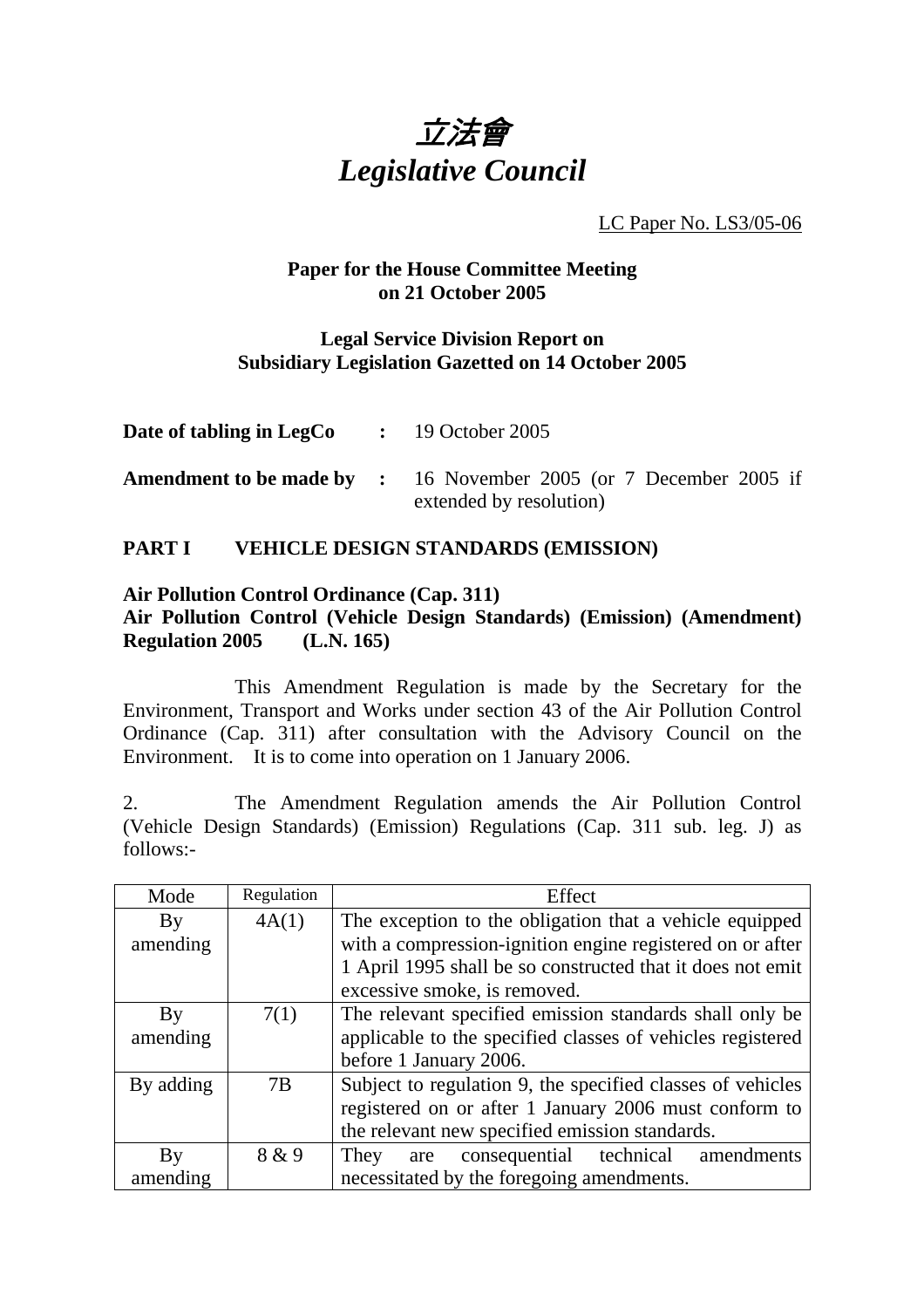| By<br>amending | 14                                  | The reference to the relevant EU Council Directive is<br>updated to include all amendments to-date and new<br>requirements for on-board diagnostic system are<br>stipulated for motor vehicles registered on or after 1<br>January 2006 and 1 January 2007 respectively. |
|----------------|-------------------------------------|--------------------------------------------------------------------------------------------------------------------------------------------------------------------------------------------------------------------------------------------------------------------------|
| Ditto          | Schedule                            | The reference to EU Council Directive is updated to                                                                                                                                                                                                                      |
|                |                                     | include all amendments to-date.                                                                                                                                                                                                                                          |
| Ditto          | <b>Schedules</b><br>$10B \&$<br>10C | A cross reference to the new regulation 7B is added.                                                                                                                                                                                                                     |
| By adding      | Schedule                            | This is a new schedule that sets out the new European,                                                                                                                                                                                                                   |
|                | 12                                  | the new Californian and the new Japanese vehicle                                                                                                                                                                                                                         |
|                |                                     | emission standards<br>adopted<br>design<br>by<br>the                                                                                                                                                                                                                     |
|                |                                     | Administration.                                                                                                                                                                                                                                                          |

3. The purpose of the amendments is to implement in HKSAR the new vehicle emission standards set respectively by EU for light duty vehicles, i.e. Euro IV, California for diesel private cars and the Japanese Ministry of Land, Infrastructure and Transport.<sup>1</sup> "Euro IV" or "Euro4" is the abbreviated reference for the new European vehicle emission standards that have become effective in 2005.

4. According to the Administration, the Hong Kong Motor Traders Association comprising local representatives of major motor vehicle manufacturers and the Right Hand Drive Motor Association (Hong Kong) Limited comprising representative of parallel importers have been consulted. Both of them have no objection to the proposal. The Advisory Council on the Environment has also been consulted and supports the proposal. Members may refer to the LegCo Brief (Ref.: EP 5/01/111) issued by the Environmental Protection Department in October 2005 for further and background information.

5. The Panel on Environmental affairs was briefed of the proposal to implement the new vehicle emission standards at its meeting on 28 February 2005. Its members had expressed support for the proposal. Members may refer to the minutes of the meeting (LC Paper No. CB(1) 1132/04-05) for details of the questions raised by panel members.

<sup>1</sup> The full text of the EU Council Directive 70/220/EEC is available at http://europa.eu.int/comm/enterprise/automotive/directives/vehicles/dir70\_220\_cee. html. The relevant part of the California Code of Regulations is available at http://ccr.oal.ca.gov/cgi-bin/om\_isapi.dll?clientID=98160&infobase=ccr&softpage  $=$ Browse Frame Pg42.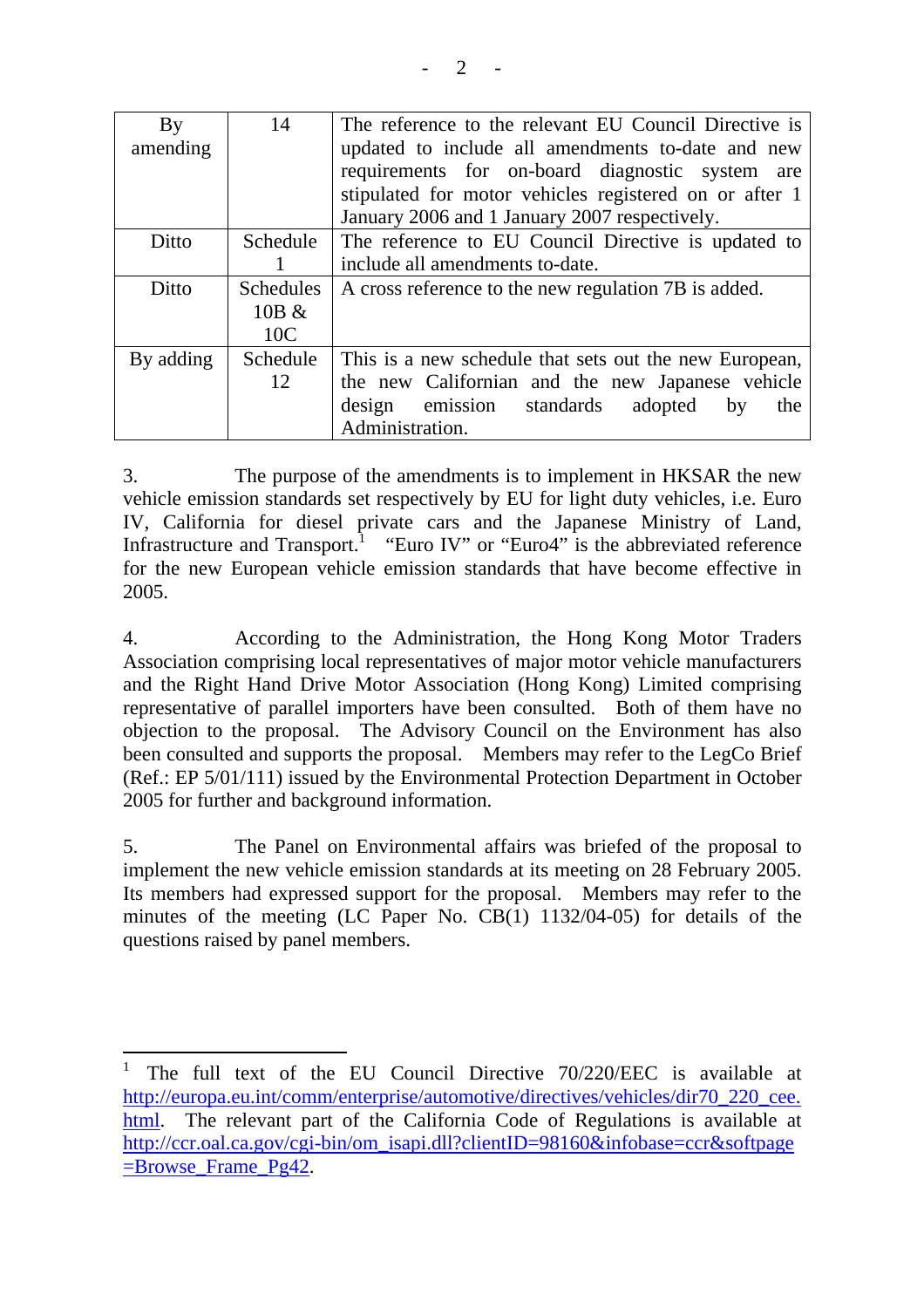# **PART II CONSTRUCTION WORKERS**

## **Construction Workers Registration Ordinance (Cap. 583) Construction Workers Registration (Fees) Regulation (L.N. 166)**

6. This Regulation is made by the Construction Workers Registration Authority under section 63 of the Construction Workers Registration Ordinance (Cap. 583) (the Ordinance) with the approval of the Secretary for the Environment, Transport and Works.

7. The Regulation has set the application fees for the registration and the renewal of registration of construction workers under the Ordinance at \$100 (sections 3(e) and 6). To avoid all applications being made at the same time, the Administration intends to invite workers according to their birth months to register in 4 different periods in the initial 8 months from the commencement of the registration. Different application fees are therefore prescribed for each of the 4 periods at \$78, \$84, \$89 and \$95 respectively (section  $3(a)$ , (b), (c) and (d)). An applicant may register for more than one designated trade but is only required to pay the application fee once (sections 9 and 10). However, when a person whose registration is provisional applies subsequently for full registration, he must pay the application fee for full registration (section 4(2)). If such application is made within 36 months of his provisional registration, he would be entitled to a refund of all or part of the application fee paid as calculated inversely proportional to the time elapsed when he made the subsequent application (section 12). An applicant is also entitled to a refund of all or a part of the application fee paid as calculated inversely proportional to the length of his period of registration or renewed registration if it is less than 36 months (sections 11 and 13). An applicant pays only half the prescribed fee if his application is supported by the relevant qualification (section 5). The fee for replacement of lost registration card and the fee for a notice of appeal have also been set (sections 7 and 8).

8. The Regulation is to come into operation on 29 December 2005, the date on which the registration of construction workers is expected to commence. Members may wish to refer to the LegCo Brief (Ref.: ETWB(CR)(W)1-10/8) dated 13 October 2005 and issued by the Environment, Transport and Works Bureau for further and background information.

9. The Legal Service Division has made a number of observations on the drafting of the Regulation. In response, the Administration has agreed to move a motion to amend sections  $9(1)(a)$  and  $10(1)(a)$  by replacing "at the same date" with "at the same time" to improve the effectiveness of the relevant provisions and to add in section  $13(1)(b)$  the word "expiry" before "date" where the latter first appears to facilitate easy understanding of the provision. Also sections 9(2) and 10(2) will be amended by replacing "in any other case" with " in the case where the fee so prescribed for each application is not of the same amount".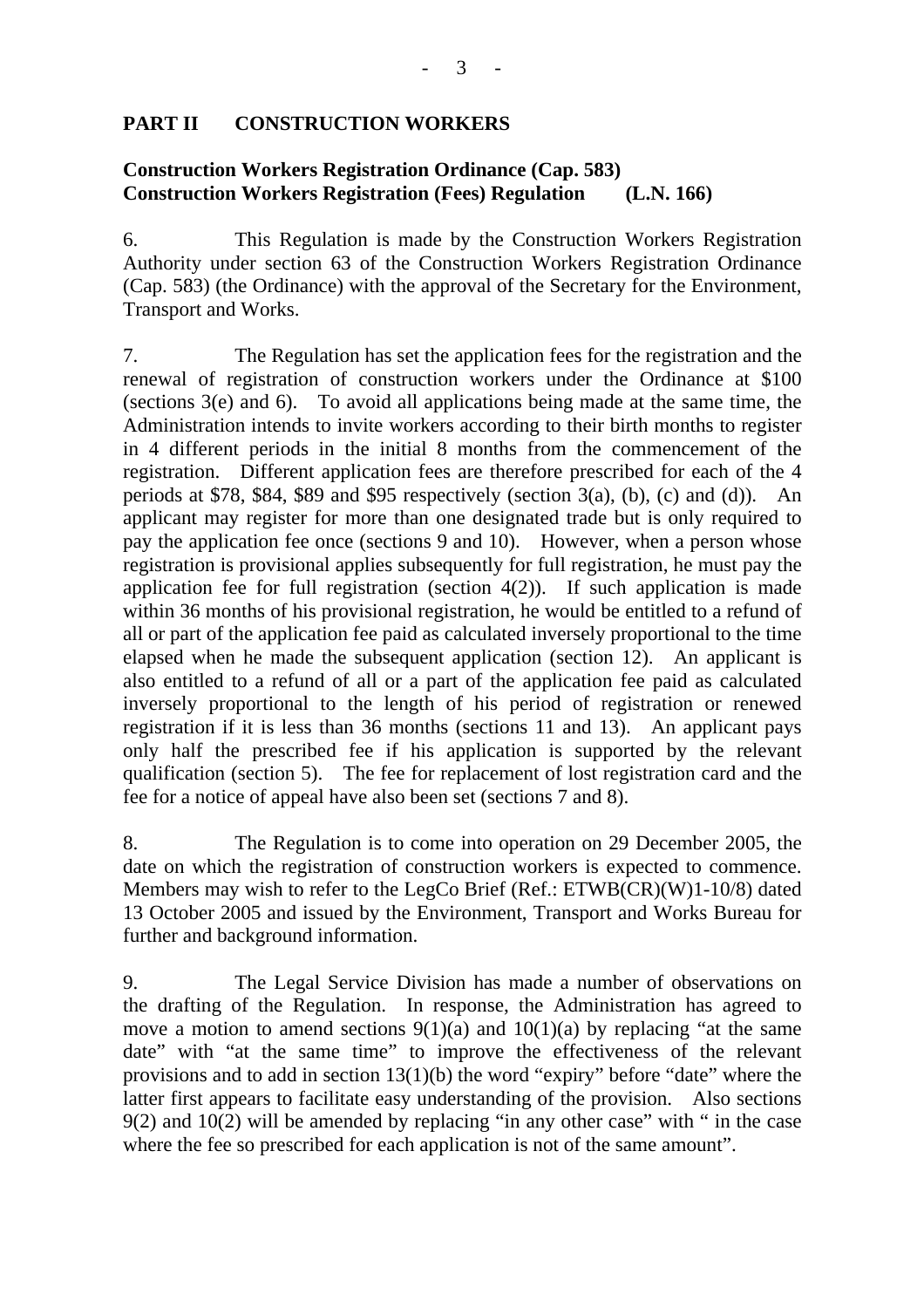# **Construction Workers Registration Ordinance (Cap. 583) Construction Workers Registration Ordinance (Commencement) Notice 2005 (L.N. 167)**

10. By this Notice made under section 1(2) of the Construction Workers Registration Ordinance (Cap. 583) (the Ordinance), the Secretary for the Environment, Transport and Works has appointed 29 December 2005 as the date for the coming into operation of sections 38 to 47, 49 to 57, 59 and 69 of the Ordinance.

11. The Ordinance implements the statutory scheme of registration for construction workers and prohibits any person who is not a registered construction worker from carrying out construction work on a construction site. Two earlier commencement notices, i.e. L.N. 147 and 196 of 2004, have already brought into operation most of the other sections of the Ordinance. Only sections 3 to 6, 48, 58 and item 51 (structural steel welder) of Part 1 of Schedule 1 of the Ordinance have not come into operation.

# **PART III MISCELLANEOUS**

# **Legal Practitioners Ordinance (Cap. 159) Barristers (Admission) (Amendment) Rules 2005 (L.N. 168)**

12. By these Amendment Rules made by the Chief Justice under section 72 of the Legal Practitioners Ordinance (Cap. 159), the Barrister (Admission) Rules (Cap. 159 sub. leg. AA) is amended as follows:-

| Amendments                                  | Effect                                     |
|---------------------------------------------|--------------------------------------------|
| In section $2(2)(a)$ , "30" is repealed and | A motion in respect of a person seeking    |
| substituted by "14".                        | admission as barrister may now be          |
|                                             | heard by the Court of First Instance on    |
|                                             | a date not less than 14 days (instead of   |
|                                             | 30 days) after the filing of the notice of |
|                                             | the motion.                                |
| In<br>section $3(1)$ , the words "the       | They make clear that the Secretary for     |
| Secretary for Justice or any" are added     | Justice may move the Court of First        |
| before "counsel" and in section $3(2)$ ,    | Instance on a motion seeking the           |
| "the Secretary for Justice or" are added    | admission and enrollment of a person       |
| before "such counsel".                      | as a barrister.                            |

13. The Amendment Rules are to come into operation on 9 December 2005.